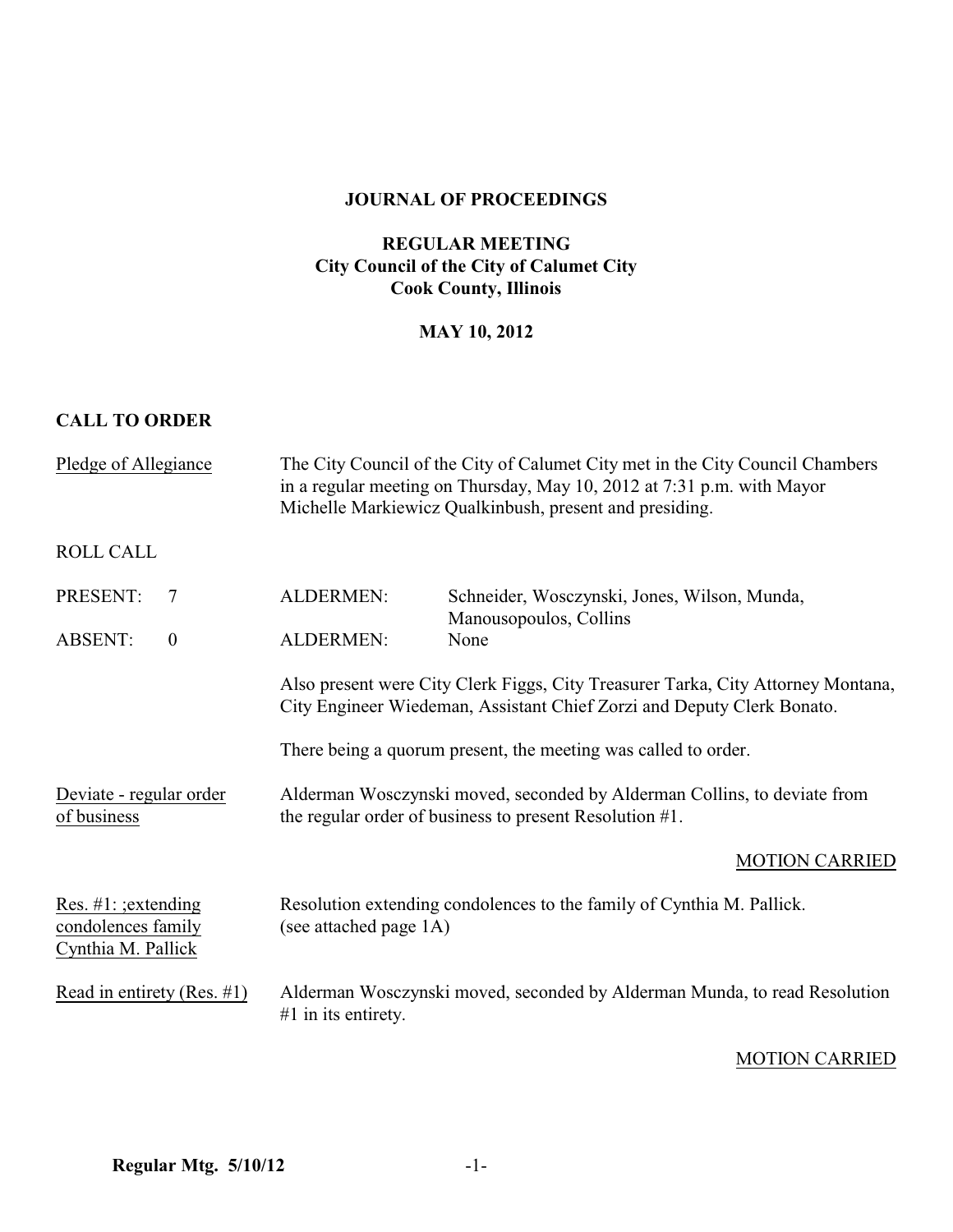| Pass Resolution<br>$(Res. #12-16)$                                         | Alderman Manousopoulos moved, seconded by Alderman Wilson, to pass<br>Resolution #1 as presented.<br><b>MOTION CARRIED</b>                                      |
|----------------------------------------------------------------------------|-----------------------------------------------------------------------------------------------------------------------------------------------------------------|
| <b>Present Resolution</b>                                                  | At this time in the meeting, Mayor Michelle Markiewicz Qualkinbush and<br>Alderman Collins presented Resolution to the Pallick family.                          |
| Res. #2: extending<br>condolences family<br><b>Charles Nelson McKeever</b> | Alderman Wosczynski moved, seconded by Alderman Wilson, to read<br>Resolution in its entirety.<br>(see attached page 2A)<br><b>MOTION CARRIED</b>               |
| Pass Resolution<br>$(Res. #12-17)$                                         | Alderman Wosczynski moved, seconded by Alderman Manousopoulos, to pass<br>Resolution #2 as presented.<br><b>MOTION CARRIED</b>                                  |
| <b>Present Resolution</b>                                                  | At this time in the meeting, Mayor Michelle Markiewicz Qualkinbush and<br>Alderman Wosczynski presented Resolution to family of Charles Nelson<br>McKeever, Jr. |
| Return - regular order<br>of business                                      | Alderman Wosczynski moved, seconded by Alderman Munda, to return to the<br>regular of business.<br><b>MOTION CARRIED</b>                                        |
| Approval of minutes                                                        | Alderman Munda moved, seconded by Alderman Wosczynski, to approve the<br>minutes of April 23, 2012 and April 26, 2012 as presented.                             |

# MOTION CARRIED

# **REPORTS OF STANDING COMMITTEES**

| Finance                 | Alderman Wosczynski had no report.                                                                                                                                                                                                                                                                        |  |  |
|-------------------------|-----------------------------------------------------------------------------------------------------------------------------------------------------------------------------------------------------------------------------------------------------------------------------------------------------------|--|--|
| <b>Public Safety</b>    | Alderman Manousopoulos had no report.                                                                                                                                                                                                                                                                     |  |  |
| <b>Public Utilities</b> | Alderman Jones had no report.                                                                                                                                                                                                                                                                             |  |  |
| Ord. & Res.             | Alderman Collins had no report.                                                                                                                                                                                                                                                                           |  |  |
| H.E.W.                  | Alderman Schneider had no report.                                                                                                                                                                                                                                                                         |  |  |
| Permits & Licenses      | Alderman Wilson had no report.                                                                                                                                                                                                                                                                            |  |  |
| Public Works            | Alderman Munda: "I would like the residents to know that the Mayor met with the<br>Deputy Commissioners of public works. The overgrown grass is an issue in town.<br>We are working on this project. The city has a plan to combat the grass in each<br>ward. He encourages the residents to be patient." |  |  |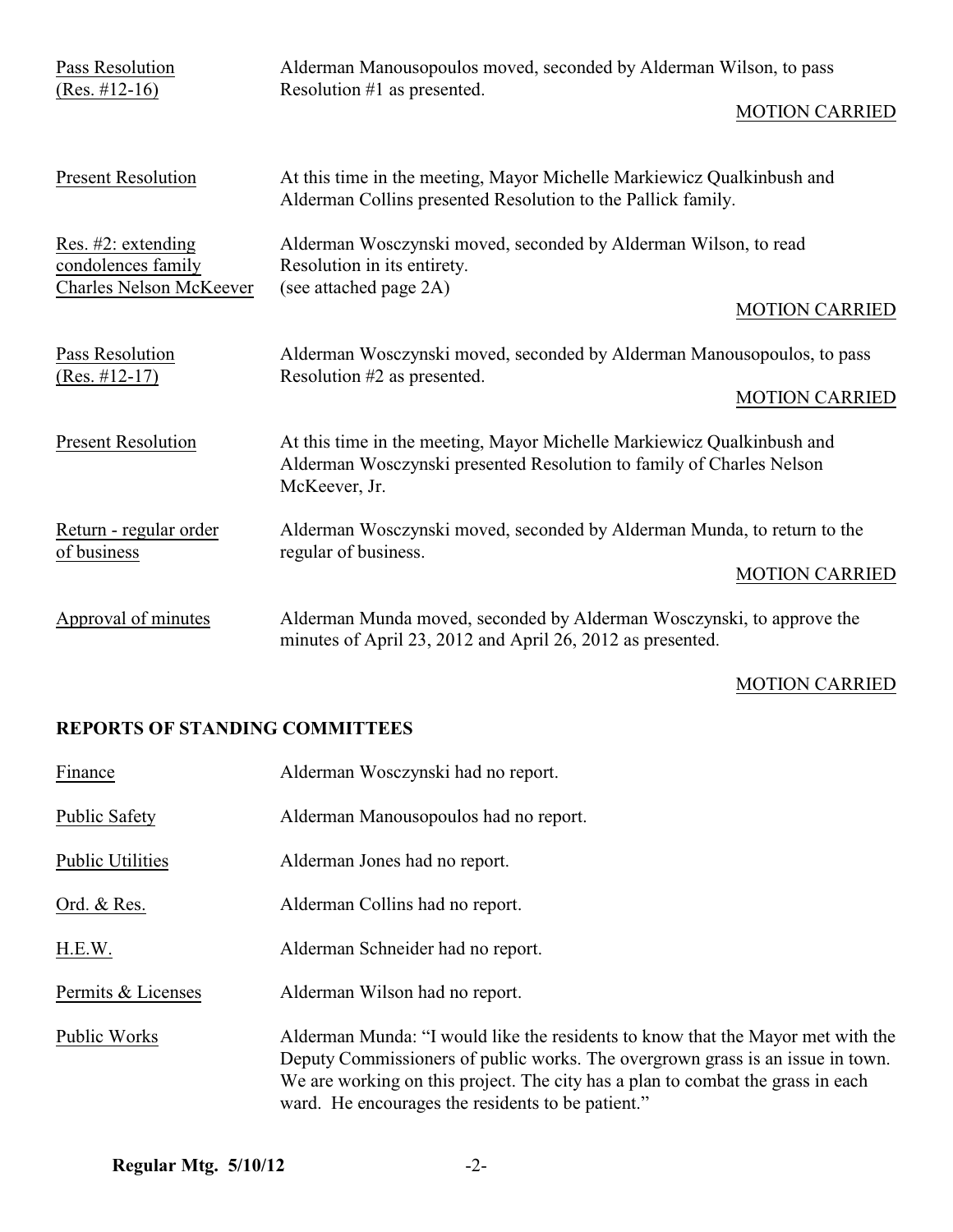# **CITY COUNCIL REPORTS**

| Condolences Pallick family                                                                           |                                      | Alderman Collins extended his condolences to the Pallick family and thanked<br>former Alderman Pallick for her work on the City Council and contributions to<br>the city. He would like to dedicate a flower project in her memory.                                                                                                                                |                                                                                  |  |                                                                                    |
|------------------------------------------------------------------------------------------------------|--------------------------------------|--------------------------------------------------------------------------------------------------------------------------------------------------------------------------------------------------------------------------------------------------------------------------------------------------------------------------------------------------------------------|----------------------------------------------------------------------------------|--|------------------------------------------------------------------------------------|
| Close Henry & Michigan<br>City Road - 5/26/12                                                        |                                      | Alderman Collins moved, seconded by Alderman Wilson, to close Henry &<br>Michigan City Road at 10:00 a.m. on Saturday, May 26, 2012 for a flower<br>planting project in honor of late Alderman Pallick and request one ESDA or<br>police vehicle present. (Flower planting project in memory of City Clerk Dooley<br>and former Alderman Pallick who passed away). |                                                                                  |  |                                                                                    |
|                                                                                                      |                                      |                                                                                                                                                                                                                                                                                                                                                                    |                                                                                  |  | <b>MOTION CARRIED</b>                                                              |
| Congratulate winners<br>Essay competition                                                            |                                      | Alderman Collins congratulated winners of the third annual Collins Care Essay<br>Competition.                                                                                                                                                                                                                                                                      |                                                                                  |  |                                                                                    |
| Prepare resolution/Collins<br>Care Essay competition                                                 |                                      | Alderman Collins moved, seconded by Alderman Manousopoulos, to prepare<br>a Resolution honoring all the participants of the $7th$ Ward Essay Competition and<br>businesses that participated.                                                                                                                                                                      |                                                                                  |  |                                                                                    |
|                                                                                                      |                                      |                                                                                                                                                                                                                                                                                                                                                                    |                                                                                  |  | <b>MOTION CARRIED</b>                                                              |
| Shoot grade - 1421 Freeland Alderman Manousopoulos moved, seconded by Alderman Wilson, to direct the |                                      | and report back to the city council.                                                                                                                                                                                                                                                                                                                               | City Engineer to shoot a grade in front of 1421 Freeland Avenue (standing water) |  | in the amount not to exceed \$1,000 and direct the City Treasurer to remit payment |
| <b>ROLL CALL</b>                                                                                     |                                      |                                                                                                                                                                                                                                                                                                                                                                    |                                                                                  |  |                                                                                    |
| YEAS:                                                                                                | 7                                    | ALDERMEN:                                                                                                                                                                                                                                                                                                                                                          | Wosczynski, Jones, Wilson, Munda, Manousopoulos,<br>Collins, Schneider           |  |                                                                                    |
| NAYS:<br><b>ABSENT:</b>                                                                              | $\boldsymbol{0}$<br>$\boldsymbol{0}$ | ALDERMEN:<br>ALDERMEN:                                                                                                                                                                                                                                                                                                                                             | None<br>None                                                                     |  |                                                                                    |
|                                                                                                      |                                      |                                                                                                                                                                                                                                                                                                                                                                    |                                                                                  |  | <b>MOTION CARRIED</b>                                                              |
| Sidewalk list                                                                                        |                                      | Alderman Manousopoulos stated that any resident in ward requesting sidewalk<br>repair to contact his office to be placed on list.                                                                                                                                                                                                                                  |                                                                                  |  |                                                                                    |
| Alley grading                                                                                        |                                      | Alderman Wilson announced that his office has been receiving calls about alley<br>grading and advised trucks will be going out after the city cuts the grass<br>throughout the wards.                                                                                                                                                                              |                                                                                  |  |                                                                                    |
| Sidewalk list                                                                                        |                                      | Alderman Wilson advised residents that if they would like sidewalk repaired to<br>contact his office at (708) 891-8194 so he can submit to the engineer.                                                                                                                                                                                                           |                                                                                  |  |                                                                                    |
| Condolences Pallick                                                                                  |                                      | Alderman Jones extended condolences to the Pallick family.                                                                                                                                                                                                                                                                                                         |                                                                                  |  |                                                                                    |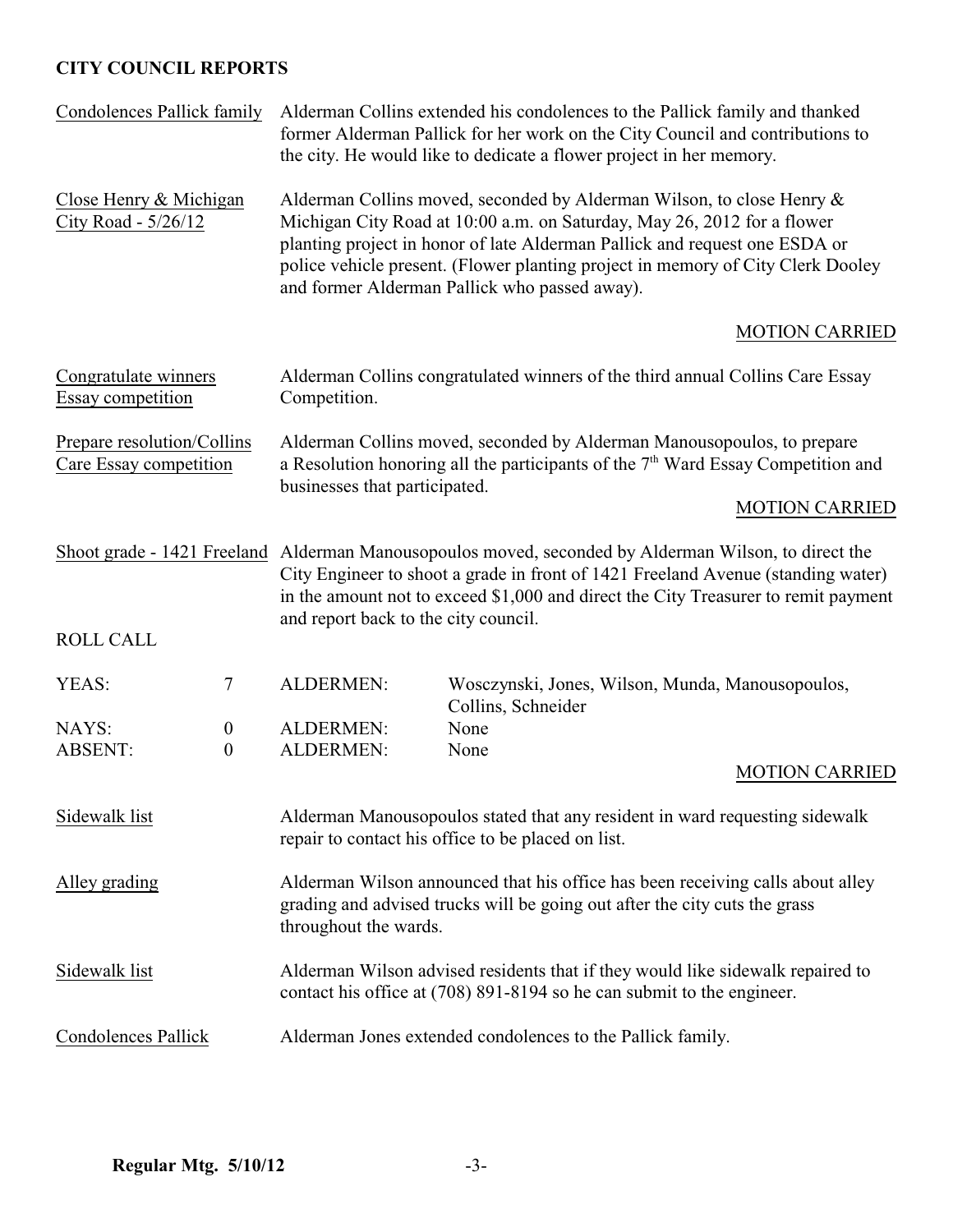| Condolences firefighter<br>Dwight Ligon, Jr. | Alderman Jones extended condolences to a firefighter Dwight Ligon, Jr that got<br>killed in South Holland in a motorcycle accident.                                                                                                                                      |
|----------------------------------------------|--------------------------------------------------------------------------------------------------------------------------------------------------------------------------------------------------------------------------------------------------------------------------|
| Email Ald. Jones                             | Alderman Jones encourages residents to email him at calcity3@yahoo.com for<br>for issues or concerns in the ward. The third ward website is<br>$3$ rdward@calumetcity.or and any city service that is requested a resident can click<br>on what pertains to them.        |
| 3 <sup>rd</sup> Ward Newsletter              | Alderman Jones stated that an E-newsletter that went out to residents which<br>provides information in the ward. Residents requesting information via email<br>visit the website 3rdward@calumetcity.org.                                                                |
| Run & Walk HIV/Aids<br>5/19/12               | Alderman Jones announced a Run and Walk for HIV/Aids and Cancer on<br>Saturday, May 19, 2012 from 8:00 a.m. to 1:00 p.m. at Heritage School. Any<br>residents interested in participating contact (708) 868-4663.                                                        |
| South Suburban Job Fair<br>5/22/12           | Alderman Jones announced community job fair on Tuesday, May 22, 2012 at<br>South Suburban College from 10:00 a.m. to 2:00 p.m.                                                                                                                                           |
| Day care center funding                      | Alderman Jones encourages his colleagues and residents to contact Governor Pat<br>Quin to support a supplemental appropriations bill that would restore day care<br>funding.                                                                                             |
| Happy Mother's Day                           | Alderman Jones wished all the mothers in Calumet City a Happy Mother's Day.                                                                                                                                                                                              |
| Mother's Day Gospel<br>Brunch - 5/12/12      | Alderman Jones announced Omega Psi Phi's "Women of Excellence" Mother's<br>Day Gospel Brunch at Georgios Banquets on Saturday, May 12, 2012. Seating<br>begins at 9:30 a.m. Contact his office at (708) 891-8193.                                                        |
| Commend Ald. Collins                         | Alderman Wosczynski commended Alderman Collins for his effort in planning<br>flower planting project in memory of former Alderman Pallick and City Clerk<br>Dooley who passed away.                                                                                      |
| <b>Condolences Pallick family</b>            | Alderman Wosczynski extended condolences to the Pallick family and wished<br>them strength during this time.                                                                                                                                                             |
| Health & Wellness Fair<br>5/12/12            | Alderman Wosczynski announced the Health & Wellness Fair on Saturday,<br>May 12, 2012 from 1 p.m. to 3 p.m. at the Calumet City Public Library<br>Community Room sponsored by her office and Health Commissioner Dr. Juan<br>Tellez. She encourages residents to attend. |
| Thank residents                              | Alderman Wosczynski thanked all residents who participated in the Earth Day<br>program on Saturday, April 28, 2012. She thanked public works for their efforts<br>for the cleanup. She announced winners of the coloring contest.                                        |
| Happy Mother's Day                           | Alderman Wosczynski wished all the mother's a Happy Mother's Day and<br>thanked her family for the flowers.                                                                                                                                                              |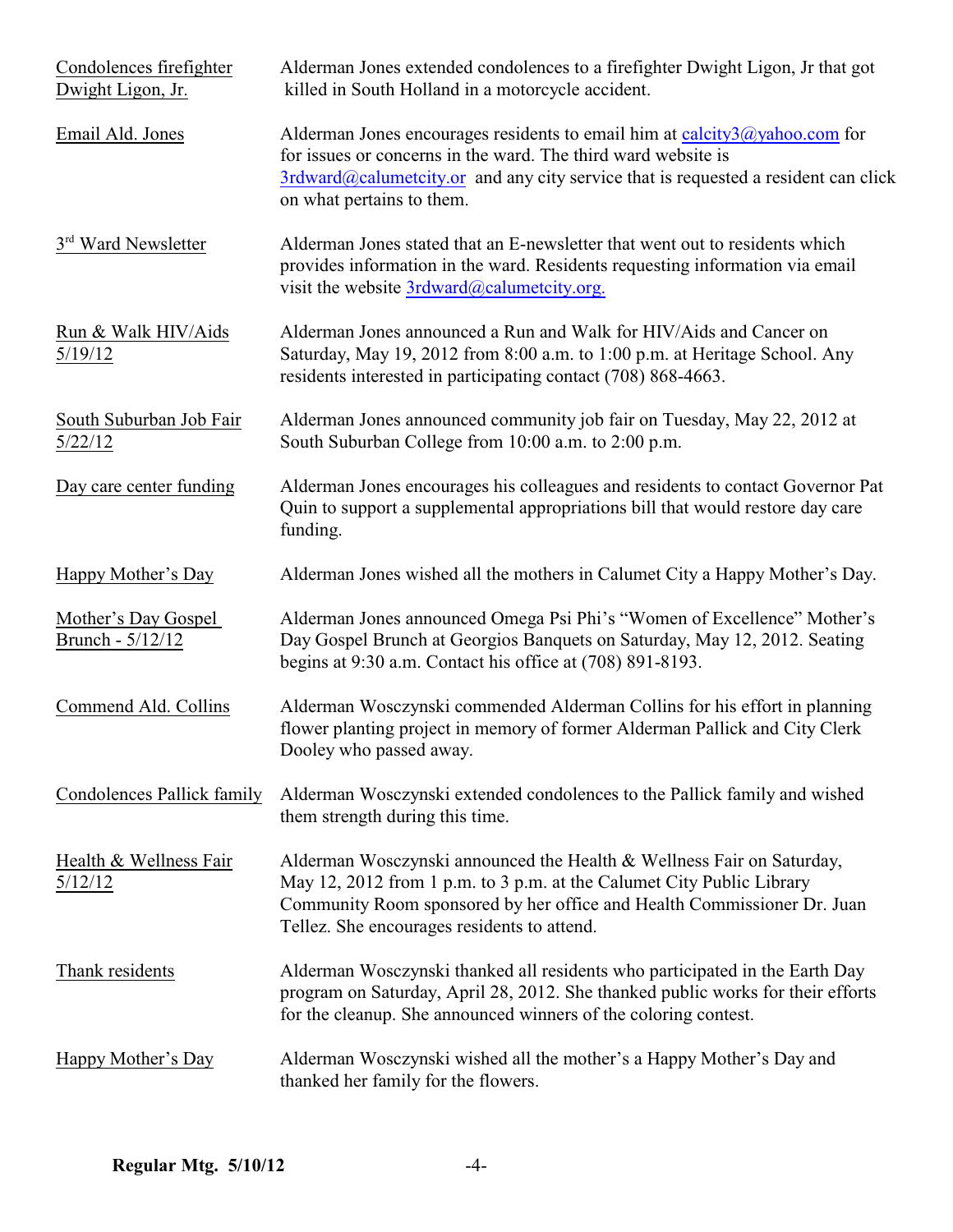Condolences Pallick family Alderman Schneider extended condolences and prayers to the Pallick family.

Feasibility study/State Line Alderman Schneider moved, seconded by Alderman Munda, to direct Robinson & Plummer Avenue Engineering to conduct a feasibility study for an establishment of a railroad quiet zone at the railroad crossing at State Line & Plummer, not to exceed \$2,500 and direct the City Treasurer to remit payment.

ROLL CALL

| YEAS:   | ALDERMEN: | Jones, Wilson, Munda, Manousopoulos, Collins, Schneider,<br>Wosczynski |
|---------|-----------|------------------------------------------------------------------------|
| NAYS:   | ALDERMEN: | None                                                                   |
| ABSENT: | ALDERMEN: | None                                                                   |

#### MOTION CARRIED

Amend handicap parking Alderman Schneider moved, seconded by Alderman Wosczynski, to amend the by adding: 611 Gordon handicap parking ordinance to add: 611 Gordon Avenue.

#### MOTION CARRIED

Approve block party/<br>
Alderman Schneider moved, seconded by Alderman Wosczynski, to approve a<br>
Forsythe Avenue between Sibley & Memorial Drive on Saturday block party on Forsythe Avenue between Sibley & Memorial Drive on Saturday, Sibley & Memorial Dr. June 16, 2012 from 9:00 a.m. to 9:00 p.m.; also to notify the proper public safety June 16, 2012 personnel and direct public works to provide barricades and trash receptacles on Friday, June 15, 2012.

#### MOTION CARRIED

| Best House on Block<br>Contest - 1 <sup>st</sup> Ward | Alderman Schneider announced the 1 <sup>st</sup> Ward Best House on the Block Contest.<br>Residents should have received a mailing. All residents are encouraged to<br>participate. Contact his office at (708) 891-8198 for more information.                                         |
|-------------------------------------------------------|----------------------------------------------------------------------------------------------------------------------------------------------------------------------------------------------------------------------------------------------------------------------------------------|
| VFW spaghetti dinner<br>5/30/12                       | Alderman Schneider announced the VFW Post 8141 will be having an all you can<br>spaghetti dinner on Wednesday, May 30, 2012 from 4:30 p.m. to 7:00 p.m.<br>Tickets are \$6.50 for adults and \$2.50 for children at 664 Hirsch Avenue. For<br>more information contact (708) 862-7913. |
| Thank Wentworth School                                | Alderman Schneider thanked the administration, faculty, parents and students at<br>Wentworth intermediate school for inviting him to read "Diary of a Spider" at<br>their annual family reading night.                                                                                 |
| Congratulate confirmation<br>students                 | Alderman Schneider attended the confirmation ceremony at St. Victor School. He<br>commended those who received the sacrament of confirmation and thanked the<br>coordinators.                                                                                                          |
| Citizenship workshop                                  | Alderman Schneider announced he had the opportunity to help out at a citizenship<br>workshop sponsored by South Suburban Action Conference to assist legal U.S.<br>residents in becoming official citizens.                                                                            |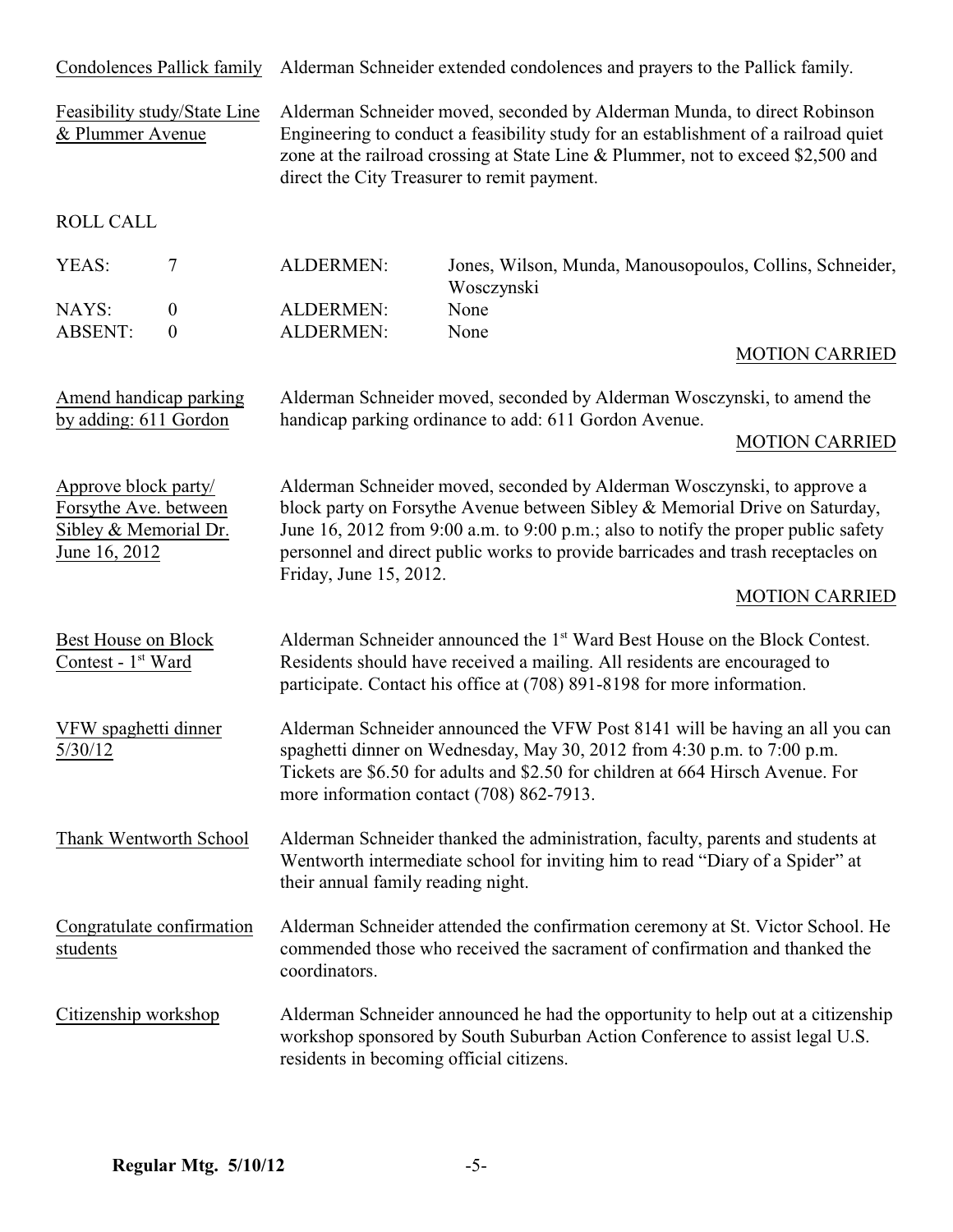| Congratulate CCYO                                                    | Alderman Schneider congratulated the Calumet City Youth Organization on the<br>opening day at Downey Park. He congratulated City Clerk Figgs on throwing out<br>the first pitch. He wished the players, board and volunteers a good season.                                                                                                                                                                                                                                                                                                                                                                                                                                                                       |  |
|----------------------------------------------------------------------|-------------------------------------------------------------------------------------------------------------------------------------------------------------------------------------------------------------------------------------------------------------------------------------------------------------------------------------------------------------------------------------------------------------------------------------------------------------------------------------------------------------------------------------------------------------------------------------------------------------------------------------------------------------------------------------------------------------------|--|
| Celebre - Memorial Park<br>May 12, 2012                              | Alderman Schneider announced that the Calumet Memorial Park District will be<br>hosting a Celebre on Saturday, May 12, 2012 from 12 noon to 3:00 p.m. at the<br>corner of Wentworth Avenue and Memorial Drive. All residents encouraged to<br>attend and learn about park district programs.                                                                                                                                                                                                                                                                                                                                                                                                                      |  |
| Hersey Track & Field<br>games - 5/16/12 @ T. F.<br>North High School | Alderman Schneider announced that the Calumet Memorial Park District will be<br>hosting a city wide Hersey Track & Field games on Wednesday, May 16, 2012 at<br>4:30 p.m. at T. F. North High School. Registration for children ages 9-14 begins<br>at 3:00 p.m. He encourages residents for more information about park district<br>programs to visit the website at www.mycympd.com                                                                                                                                                                                                                                                                                                                             |  |
| Congratulate graduating<br>students                                  | Alderman Schneider congratulated all the college, high school and grade school<br>graduates and their parents. Special recognition to first ward resident Danny<br>Koblack who graduated from St. Joseph's College.                                                                                                                                                                                                                                                                                                                                                                                                                                                                                               |  |
| Mayor's Report                                                       | Mayor Michelle Markiewicz Qualkinbush: "I would like to thank my assistant this<br>evening Junior Mayor Jacob Michael Pallick Horvath for sitting and helping me<br>with my portion of the meeting.                                                                                                                                                                                                                                                                                                                                                                                                                                                                                                               |  |
| <b>Summer Youth Program</b>                                          | We are announcing if anyone is interested in participating in the Summer Youth<br>Employment Program to visit the website www.calumetcity.org for information<br>and applications. These applications will be forwarded to the aldermen to make<br>recommendations on hiring of summer youth to do jobs in public works and some<br>limited jobs in the city departments. I encourage the aldermen to get the message<br>out to their residents. We are doing this program this year and will be employed<br>from June to August. The city is looking for ages between 16 and 21 so everyone<br>apply so we can get it out to the aldermen and get the kids to help especially as it<br>relates to grass cutting. |  |
| Mayor's Student Award                                                | I would also like to thank the City Clerk Nyota and City Treasurer Gerry,<br>Alderman Leni, Alderman Eric and Alderman Roger for their participation at the<br>Student Achievement Awards Night last night at the V.FW. where we honored<br>our brightest students and teacher of the year. It was a nice event and everyone<br>was excited and we are happy to do that yearly for our students and honor the<br>brightest youth in the community.                                                                                                                                                                                                                                                                |  |
| <b>INFORMATIONAL ITEMS TO BE ACCEPTED AND PLACED ON FILE</b>         |                                                                                                                                                                                                                                                                                                                                                                                                                                                                                                                                                                                                                                                                                                                   |  |
| City Clerk Figgs/submitting<br>monthly report April, 2012            | Submitting Monthly Report for April, 2012.                                                                                                                                                                                                                                                                                                                                                                                                                                                                                                                                                                                                                                                                        |  |

RE: Annual Report submitted on 3/30/12. Comcast/re: annual report<br>submitted  $3/30/12$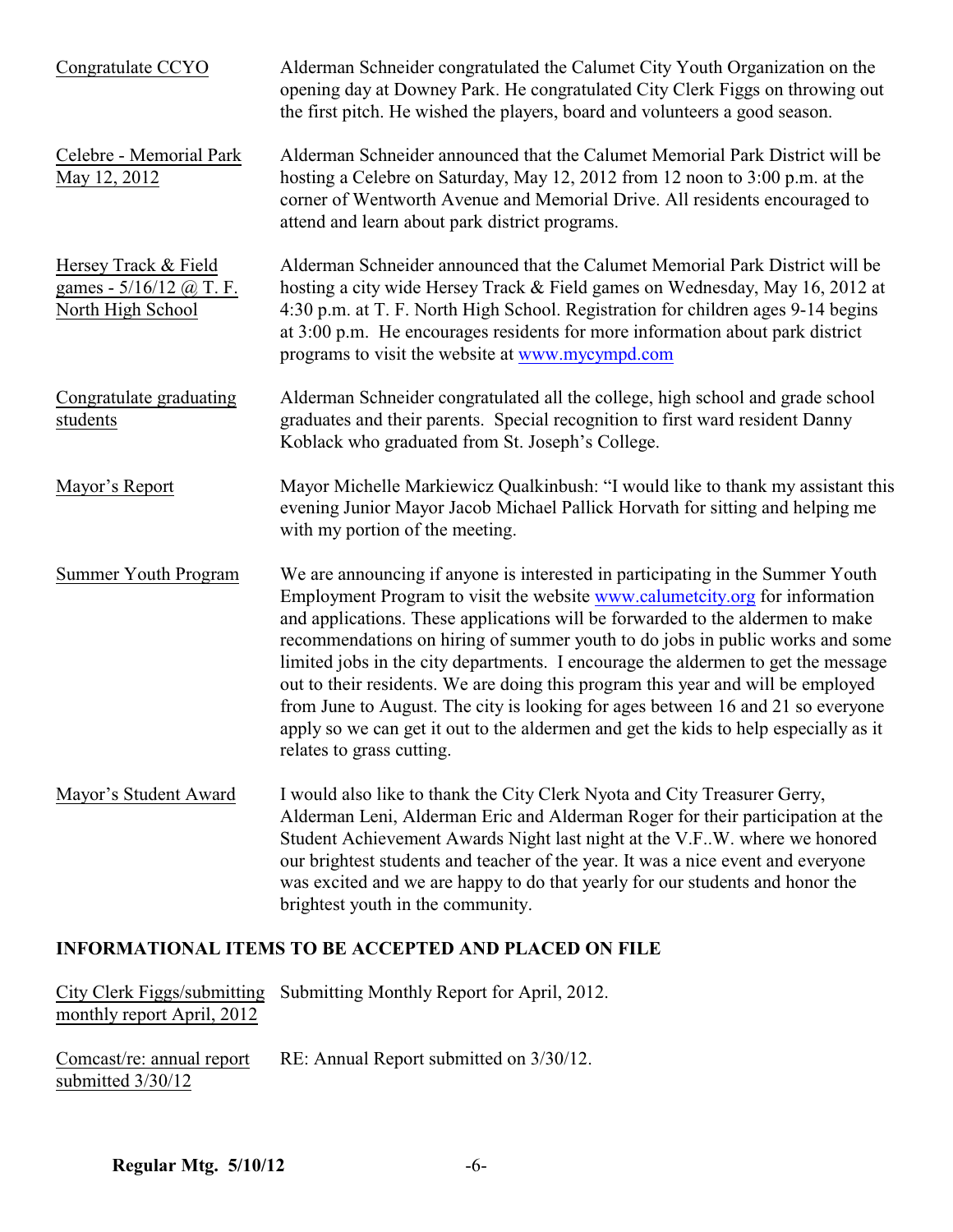| Robinson Engineering/<br>re: construction inspection                                  | RE: Construction Inspection - Stonegate Development Subdivision - Roadway<br>Resurfacing Completion.                                                                                                                                                                                                        |  |
|---------------------------------------------------------------------------------------|-------------------------------------------------------------------------------------------------------------------------------------------------------------------------------------------------------------------------------------------------------------------------------------------------------------|--|
| <b>City Clerk Figgs/submitting</b><br>Nicor's list landscaping $&$<br>pavement repair | Submitting Nicor's list of landscaping & pavement repair for Calumet City.                                                                                                                                                                                                                                  |  |
| Joan Patricia Murphy/<br>Advising of rabies microchip<br>mobile clinic                | Cook County Commissioner Advising of Rabies Microchip Mobile Clinic on Tuesday, June 5, 2012 from<br>10:00 a.m. to 2:45 p.m. at Country Square Plaza parking lot, Crestwood.                                                                                                                                |  |
| Com Ed/submitting first<br>annual update                                              | Submitting first annual update under the performance-based formula rate.                                                                                                                                                                                                                                    |  |
| Comcast/change to channel<br>$line-up$                                                | RE: Changes to Comcast channel line-up.                                                                                                                                                                                                                                                                     |  |
| Accept & place on file                                                                | Alderman Jones moved, seconded by Alderman Wosczynski, to accept the<br>communications and place on file and read communication #7D in its entirety.                                                                                                                                                        |  |
|                                                                                       | <b>MOTION CARRIED</b>                                                                                                                                                                                                                                                                                       |  |
|                                                                                       | (see attached page 7A for communication #7D)                                                                                                                                                                                                                                                                |  |
| Read in entirety                                                                      | Alderman Wosczynski moved, seconded by Alderman Wilson, to read<br>communication #7C in its entirety.                                                                                                                                                                                                       |  |
|                                                                                       | <b>MOTION CARRIED</b>                                                                                                                                                                                                                                                                                       |  |
|                                                                                       | (see attached page 7B for communication #7C)                                                                                                                                                                                                                                                                |  |
| <b>NEW BUSINESS</b>                                                                   |                                                                                                                                                                                                                                                                                                             |  |
| Approve closing 400 block<br>Garfield btwn Wentworth<br>& Lincoln - $5/12/12$         | Approving the closing of the 400 block of Garfield Avenue between Wentworth<br>& Lincoln for a communion party on Saturday, May 12, 2012 from 6:00 p.m. to<br>9:00 p.m; also to notify the proper public safety personnel.                                                                                  |  |
| Release titles vehicles<br>police department                                          | Requesting the City Clerk to release titles on the following vehicles from the<br>police department and remove from the city insurance: 2007 Chevrolet (7002),<br>2005 Ford (9762), 2000 Nissan (4427), 2004 Chevrolet (3082) & 2003 Chevrolet<br>(8494)                                                    |  |
| Refer to City Attorney<br>Reid v. Calumet City                                        | Refer to City Attorney - United States District Court for the Northern District of<br>Illinois Eastern Division - Angela Reid as best friend of Lakeya Reid, a minor,<br>Plaintiff v. Officer Paul Maletich #222, Officer Mason #200, and the City of<br>Calumet City, a Municipal Corporation, defendants. |  |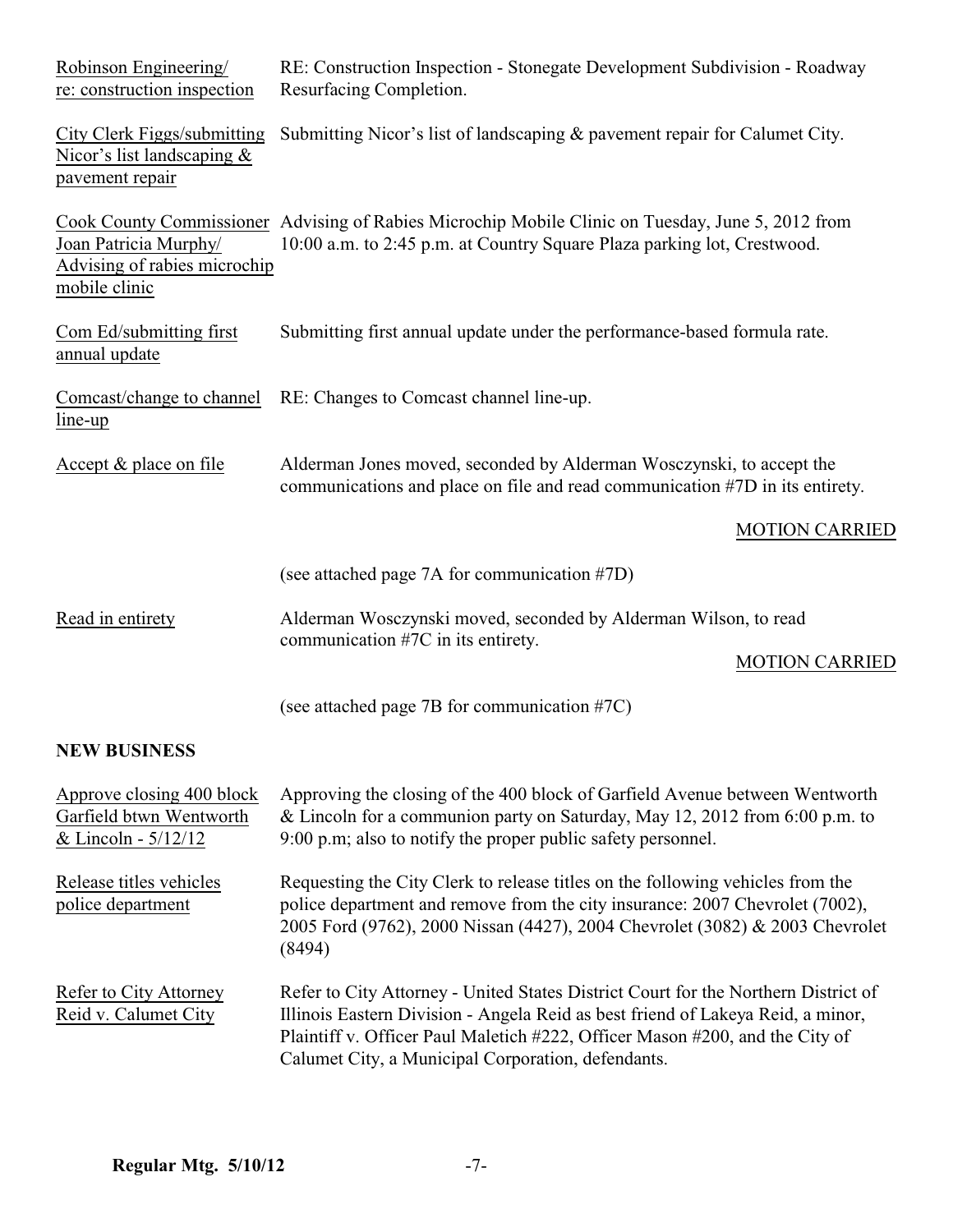Approve new business Alderman Jones moved, seconded by Alderman Wilson, to approve new business as presented.

### MOTION CARRIED

#### **BUILDING PERMITS**

### GARAGE PERMITS

507 Manistee Avenue -  $2<sup>nd</sup>$  Ward 1313 Burnham Avenue -  $6<sup>th</sup>$  Ward

| Approve permits | Alderman Manousopoulos moved, seconded by Alderman Jones, to approve |  |
|-----------------|----------------------------------------------------------------------|--|
|                 | building permits as presented.                                       |  |

#### MOTION CARRIED

# **RESOLUTIONS AND ORDINANCES**

|                                                                                               | Res. #3: honoring graduating Resolution honoring graduating students and teachers at the annual Mayor's                                                                          |  |  |
|-----------------------------------------------------------------------------------------------|----------------------------------------------------------------------------------------------------------------------------------------------------------------------------------|--|--|
| students & teachers                                                                           | Student Achievement Awards Night/Teacher of the Year.                                                                                                                            |  |  |
| (Mayor's Award Night)                                                                         | (see attached page 8A)                                                                                                                                                           |  |  |
| Read in entirety                                                                              | Alderman Wosczynski moved, seconded by Alderman Schneider, to read<br>Resolution #3 in its entirety.                                                                             |  |  |
|                                                                                               | <b>MOTION CARRIED</b>                                                                                                                                                            |  |  |
| Pass Resolution<br>$(Res. #12-18)$                                                            | Alderman Schneider moved, seconded by Alderman Munda, to pass Resolution<br>$#3$ as presented.                                                                                   |  |  |
|                                                                                               | <b>MOTION CARRIED</b>                                                                                                                                                            |  |  |
| Ord. #4: amending Chap.<br>14, Fences<br>$(Ord. #12-18)$                                      | Ordinance amending Chapter 14, Article XI Fences of the City of Calumet City,.<br>Cook County, Illinois. (see attached page 8B)                                                  |  |  |
| Ord. #5: amending Chap.<br>90, handicap parking,<br>deleting: 392 Mackinaw<br>$(Ord. #12-19)$ | Ordinance amending Chapter 90 of the Municipal Code of the City of Calumet<br>City, Cook County, Illinois, Handicap Parking, by deleting: 392 Mackinaw<br>(see attached page 8C) |  |  |
| Ord. #6: amending Chap.<br>90, No Parking @ 925<br><b>Harding Avenue</b><br>$(Ord. #12-20)$   | Ordinance amending Chapter 90 of the Municipal Code of the City of Calumet<br>City, Cook County, Illinois, (No Parking at 925 Harding Avenue)<br>(see attached page 8D)          |  |  |
| Ord. #7: amending Chap.<br>90, handicap parking<br>adding: 495 Price Ave.<br>$(Ord. #12-21)$  | Ordinance amending Chapter 90 of the Municipal Code of the City of Calumet<br>City, Cook County, Illinois, by adding: 495 Price Avenue.<br>(see attached page 8E)                |  |  |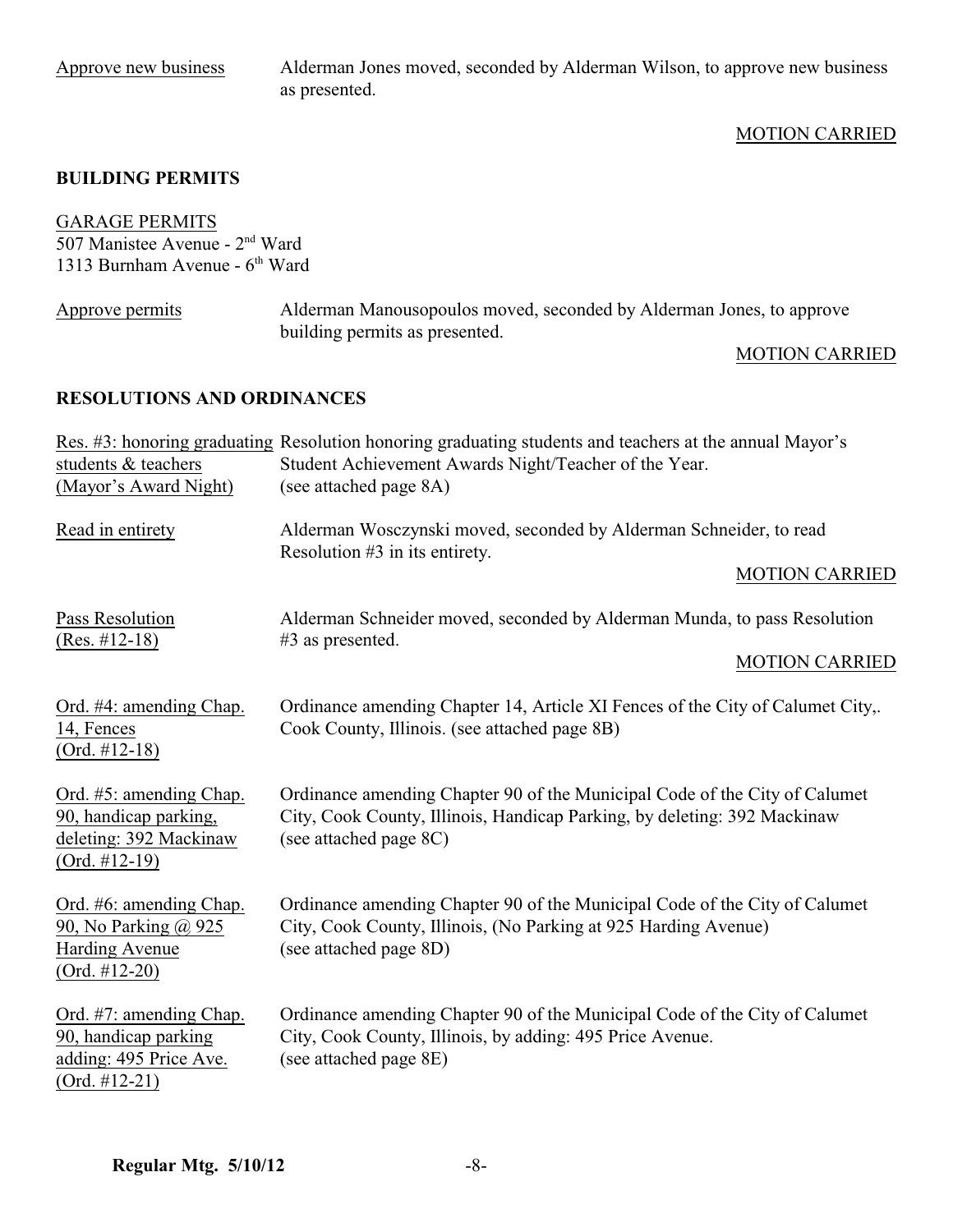| Ord. #8: amending Chap.            |                         | Ordinance amending Chapter 62 of the Municipal Code of the City of Calumet                |                                                                                                        |  |
|------------------------------------|-------------------------|-------------------------------------------------------------------------------------------|--------------------------------------------------------------------------------------------------------|--|
| 62, Use of Public Spaces           |                         | City Establishing Requirements for the Use of Public Spaces and Facilities in the         |                                                                                                        |  |
| & Facilities                       |                         |                                                                                           | City of Calumet City, Cook County, Illinois.                                                           |  |
| $(Ord. #12-22)$                    |                         | (see attached page 9A)                                                                    |                                                                                                        |  |
|                                    |                         |                                                                                           | Res. #9: honoring Drewcillie Resolution honoring Drewcillie Buckles on her 100 <sup>th</sup> birthday. |  |
| Buckles 100 <sup>th</sup> birthday |                         | (see attached page 9B)                                                                    |                                                                                                        |  |
| $(Res. #12-19)$                    |                         |                                                                                           |                                                                                                        |  |
| Pass Resolutions/adopt             |                         |                                                                                           | Alderman Wosczynski moved, seconded by Alderman Schneider, to pass                                     |  |
| ordinances                         |                         | Resolutions and adopt Ordinances as presented, without the necessity of prior<br>posting. |                                                                                                        |  |
| <b>ROLL CALL</b>                   |                         |                                                                                           |                                                                                                        |  |
| YEAS:                              | 7                       | <b>ALDERMEN:</b>                                                                          | Wilson, Munda, Manousopoulos, Collins, Schneider,                                                      |  |
|                                    |                         |                                                                                           | Wosczynski, Jones                                                                                      |  |
| NAYS:                              | $\overline{0}$          | <b>ALDERMEN:</b>                                                                          | None                                                                                                   |  |
| <b>ABSENT:</b>                     | $\boldsymbol{0}$        | <b>ALDERMEN:</b>                                                                          | None                                                                                                   |  |
|                                    |                         |                                                                                           | <b>MOTION CARRIED</b>                                                                                  |  |
|                                    | Post "Tow Zone Warning" |                                                                                           | Alderman Schneider moved, seconded by Alderman Munda, to direct public                                 |  |

sign  $@$  925 Harding Ave. works to post "Tow Zone Warning" signs at the address of 925 Harding Avenue.

MOTION CARRIED

# **FINANCIAL MATTERS**

| $#1$ : Award bid/Gallagher<br>Asphalt/Sibley Blvd/<br>\$1,183,451.64   | Award the bid to the low bidder Gallagher Asphalt Company for Sibley Boulevard<br>Street Resurfacing from Torrence Avenue to State Line in the amount of<br>\$1,183,451.64 and direct the City Treasurer to remit payment and charge to an<br>appropriate IDOT Capital Projects Fund, remaining from the CDBG fund $\&$ MFT<br>fund. (Bid opening conducted by IDOT on $4/27/12$ ) |
|------------------------------------------------------------------------|------------------------------------------------------------------------------------------------------------------------------------------------------------------------------------------------------------------------------------------------------------------------------------------------------------------------------------------------------------------------------------|
| #2: Award bid/Gallagher<br><b>Asphalt/State Street</b><br>\$293,525.18 | Award the bid to the low bidder Gallagher Asphalt Company for State Street<br>Resurfacing from Lincoln Avenue to State Line Road in the amount of<br>\$293,525.18 and direct the City Treasurer to remit payment and charge to an<br>appropriate IDOT Capital Projects fund, remaining from the CDBG fund $\&$ MFT<br>fund. (Bid opening conducted by IDOT on $4/27/12$ )          |
| $#3$ : Remit payment/<br>J & J Newell/\$5,250.00                       | Approve the supplemental sewer repair for 416 Greenbay Avenue in the amount<br>not to exceed \$5,250.00 and direct the City Treasurer to remit payment to J & J<br>Newell and charge to account #030-36-2-100.                                                                                                                                                                     |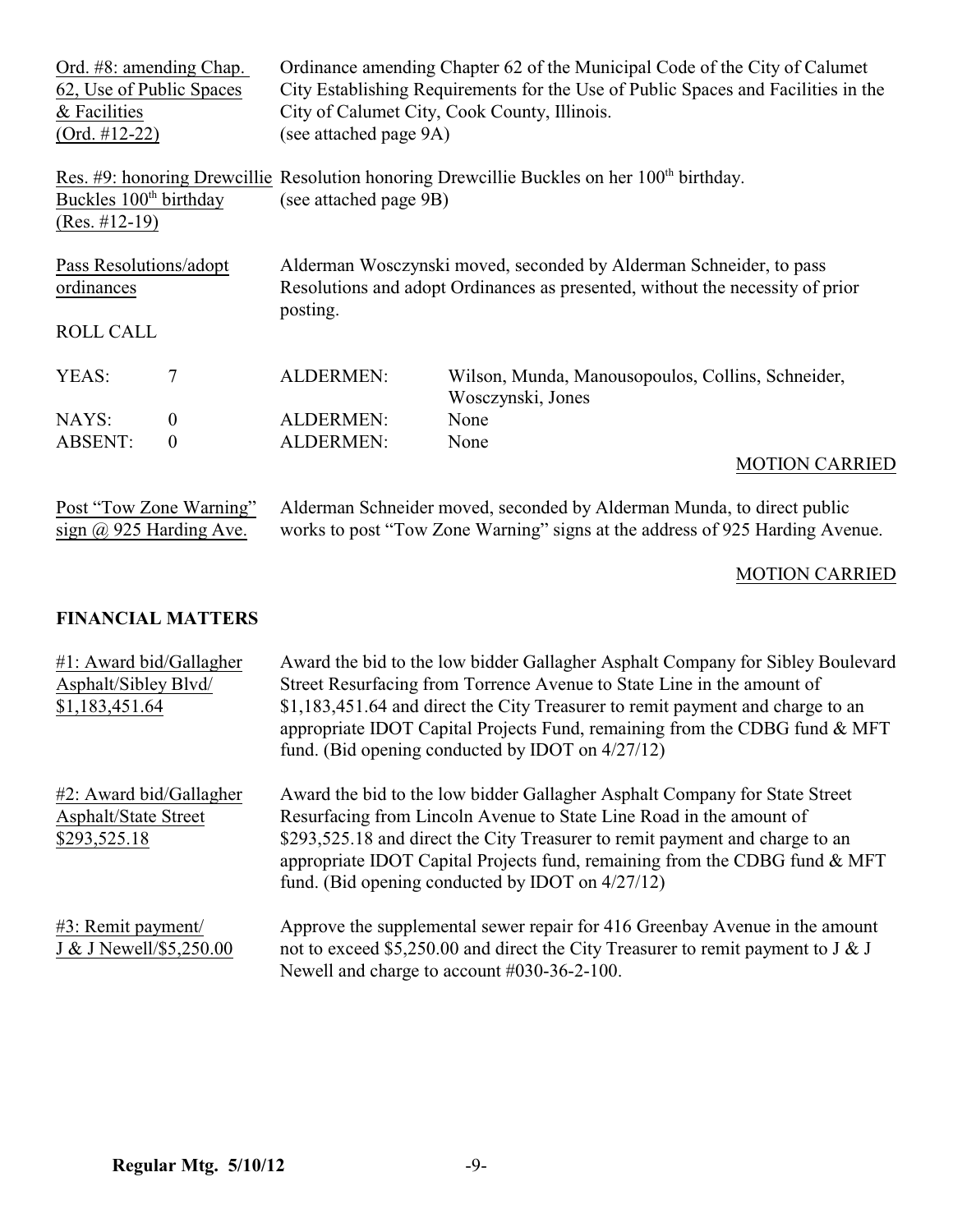| #4: Approve purchase<br>2012 Ford pickup truck/<br>Currie Motors      |                                      | Authorize the purchase of a new 2012 Ford F-150 pickup truck for the Animal<br>Control Department from Currie Motors in the amount of \$19,792.00 (utilizing<br>state purchase bid); direct the City Treasurer to apply the insurance company<br>settlement in the amount of \$4,318.72; and remaining \$15,473.28; to be charged<br>2009 Bond account #118-60-5-130 and direct the City Treasurer to remit payment.                                                                                                                                                                                                                                                                                                     |                                                                                                                                                                                                                                                           |  |
|-----------------------------------------------------------------------|--------------------------------------|--------------------------------------------------------------------------------------------------------------------------------------------------------------------------------------------------------------------------------------------------------------------------------------------------------------------------------------------------------------------------------------------------------------------------------------------------------------------------------------------------------------------------------------------------------------------------------------------------------------------------------------------------------------------------------------------------------------------------|-----------------------------------------------------------------------------------------------------------------------------------------------------------------------------------------------------------------------------------------------------------|--|
|                                                                       |                                      | appropriate account.                                                                                                                                                                                                                                                                                                                                                                                                                                                                                                                                                                                                                                                                                                     | Authorize the purchase of the following equipment for the vehicle and direct the<br>City Treasurer to remit payment to Roeda Signs (\$900.00) and Miner Electronics<br>$($1,073.70)$ and direct the City Treasurer to remit payment; to be charged to the |  |
| Approve payroll                                                       |                                      |                                                                                                                                                                                                                                                                                                                                                                                                                                                                                                                                                                                                                                                                                                                          | Approve payroll in the amount of \$869,148.10.                                                                                                                                                                                                            |  |
| Approve bill listing                                                  |                                      | Approve bill listing (\$413,496.97)                                                                                                                                                                                                                                                                                                                                                                                                                                                                                                                                                                                                                                                                                      |                                                                                                                                                                                                                                                           |  |
| Approve legal bill listing                                            |                                      | Approve legal bill listing (\$32,524.55)                                                                                                                                                                                                                                                                                                                                                                                                                                                                                                                                                                                                                                                                                 |                                                                                                                                                                                                                                                           |  |
| Remit payment/South<br>Suburban Police Chief's<br>Association/\$2,000 |                                      | Approve the payment in the amount of \$2,000 to the South Suburban Police<br>Chief's Association for the Illinois State Police Gun buy-back Program<br>and direct the City Treasurer to remit payment and charge to account<br>$\#010$ -99-2-726. (Neighborhood Development Program - 6 <sup>th</sup> Ward)                                                                                                                                                                                                                                                                                                                                                                                                              |                                                                                                                                                                                                                                                           |  |
| Remit payment/West Side<br>Tractor Sales/\$5,874.76                   |                                      | Approve the repairs to Unit #32 vehicle in the public works department in the<br>amount not to exceed \$5,874.76 and direct the City Treasurer to remit payment<br>and charge to account $#010-41-4-150$ ,                                                                                                                                                                                                                                                                                                                                                                                                                                                                                                               |                                                                                                                                                                                                                                                           |  |
|                                                                       |                                      | City Treasurer Tarka: "Items #1 and #2 under financial matter deal with the Sibley<br>Boulevard and State Street Resurfacing Projects. As I am sure as we are all aware<br>there are going to be several different revenues that are going to be utilized to pay<br>for both of these projects. The motion restricts the treasurer's office from just<br>paying from MFT. After consulting with Robinson Engineering, just a small<br>portion of MFT funding will be utilized for this project. I would suggest that the<br>motion be amended to allow the Treasurer's office to pay from an appropriate<br>IDOT Capital Project Funds and the remainder from the CDBG fund and MFT<br>funds, with regard to #1 and #2." |                                                                                                                                                                                                                                                           |  |
| Amend #1 $&$ #2 financial<br>items                                    |                                      | Alderman Wosczynski moved, seconded by Alderman Wilson, to amend financial<br>items #1 and #2 to reflect to remit payments from appropriate IDOT Capital<br>Project Funds, remainder from CDBG and MFT funds.                                                                                                                                                                                                                                                                                                                                                                                                                                                                                                            |                                                                                                                                                                                                                                                           |  |
| <b>ROLL CALL</b>                                                      |                                      |                                                                                                                                                                                                                                                                                                                                                                                                                                                                                                                                                                                                                                                                                                                          |                                                                                                                                                                                                                                                           |  |
| YEAS:                                                                 | 7                                    | <b>ALDERMEN:</b>                                                                                                                                                                                                                                                                                                                                                                                                                                                                                                                                                                                                                                                                                                         | Munda, Manousopoulos, Collins, Schneider, Wosczynski,<br>Jones, Wilson                                                                                                                                                                                    |  |
| NAYS:<br><b>ABSENT:</b>                                               | $\boldsymbol{0}$<br>$\boldsymbol{0}$ | <b>ALDERMEN:</b><br><b>ALDERMEN:</b>                                                                                                                                                                                                                                                                                                                                                                                                                                                                                                                                                                                                                                                                                     | None<br>None                                                                                                                                                                                                                                              |  |

MOTION CARRIED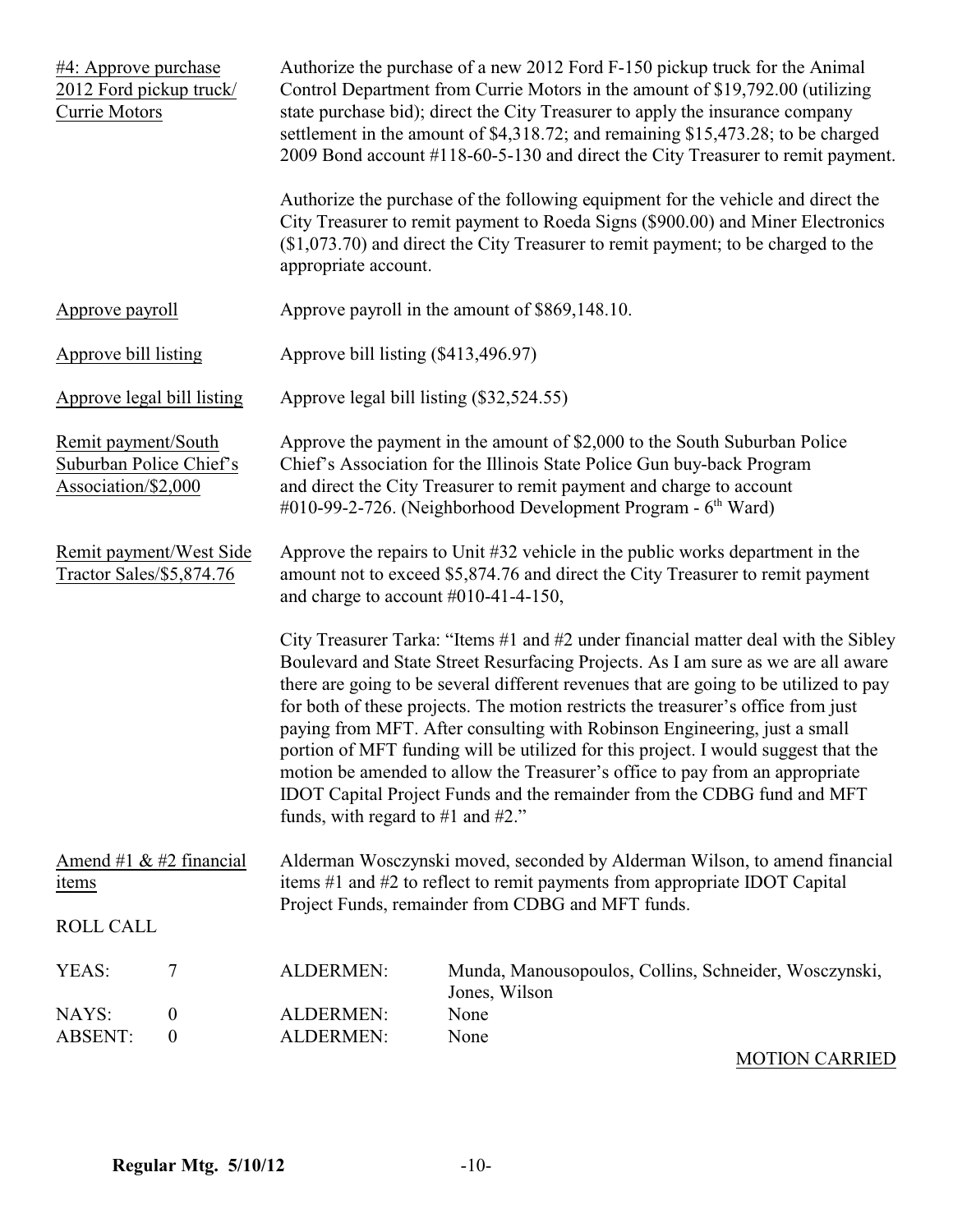| Approve financial items<br>#1 $\&$ #2 as amended          |                                      | Alderman Manousopoulos moved, seconded by Alderman Wilson, to approve<br>financial items $#1$ and $#2$ as amended.                                                    |                                                                        |  |
|-----------------------------------------------------------|--------------------------------------|-----------------------------------------------------------------------------------------------------------------------------------------------------------------------|------------------------------------------------------------------------|--|
| <b>ROLL CALL</b>                                          |                                      |                                                                                                                                                                       |                                                                        |  |
| YEAS:                                                     | 7                                    | <b>ALDERMEN:</b>                                                                                                                                                      | Manousopoulos, Collins, Schneider, Wosczynski, Jones,<br>Wilson, Munda |  |
| NAYS:<br><b>ABSENT:</b>                                   | $\mathbf{0}$<br>$\boldsymbol{0}$     | <b>ALDERMEN:</b><br><b>ALDERMEN:</b>                                                                                                                                  | None<br>None<br><b>MOTION CARRIED</b>                                  |  |
| Approve financial items<br>$#3$ thru $#9$ , remit payment |                                      | Alderman Wosczynski moved, seconded by Alderman Wilson, to approve<br>financial matters items $#3$ thru $#9$ as presented and remit payment.                          |                                                                        |  |
| <b>ROLL CALL</b>                                          |                                      |                                                                                                                                                                       |                                                                        |  |
| YEAS:                                                     | $\tau$                               | <b>ALDERMEN:</b>                                                                                                                                                      | Collins, Schneider, Wosczynski, Jones, Wilson, Munda,<br>Manousopoulos |  |
| NAYS:<br><b>ABSENT:</b>                                   | $\boldsymbol{0}$<br>$\boldsymbol{0}$ | <b>ALDERMEN:</b><br>ALDERMEN;                                                                                                                                         | None<br>None<br><b>MOTION CARRIED</b>                                  |  |
|                                                           | <b>UNFINISHED BUSINESS</b>           |                                                                                                                                                                       |                                                                        |  |
| 3 <sup>rd</sup> Ward street cleaning                      |                                      | Alderman Jones announced street cleaning the third ward and encourages<br>residents to adhere to signs posted.                                                        |                                                                        |  |
| Business to Business Mtg.                                 |                                      | Alderman Jones announced the business to business meeting on June 8, 2012 at<br>Leona's Restaurant in conjunction with State Farm, Hertz and six other<br>businesses. |                                                                        |  |
| $5th$ Ward Cleanup - $5/19/12$                            |                                      | Alderman Munda announced the 5 <sup>th</sup> Ward Cleanup on Saturday, May 19, 2012.<br>Residents encouraged to participate. Contact 891-8195 for more information.   |                                                                        |  |
| Happy Mother's Day                                        |                                      | Alderman Munda wished all the mother's in Calumet City and especially his<br>mother.                                                                                  |                                                                        |  |
| Happy Mother's Day                                        |                                      | Alderman Manousopoulos wished all the mothers in Calumet City a Happy<br>Mother's Day.                                                                                |                                                                        |  |
| Recognize Tierra Golston                                  |                                      | Alderman Collins recognized Tierra Golston, student at Schrum School on her<br>accomplishments in leadership and academics for the Mayor's Student Awards<br>night.   |                                                                        |  |
| Happy Mother's Day                                        |                                      | Alderman Collins wished all the mothers and especially his mother a Happy<br>Mother's Day and his wife.                                                               |                                                                        |  |